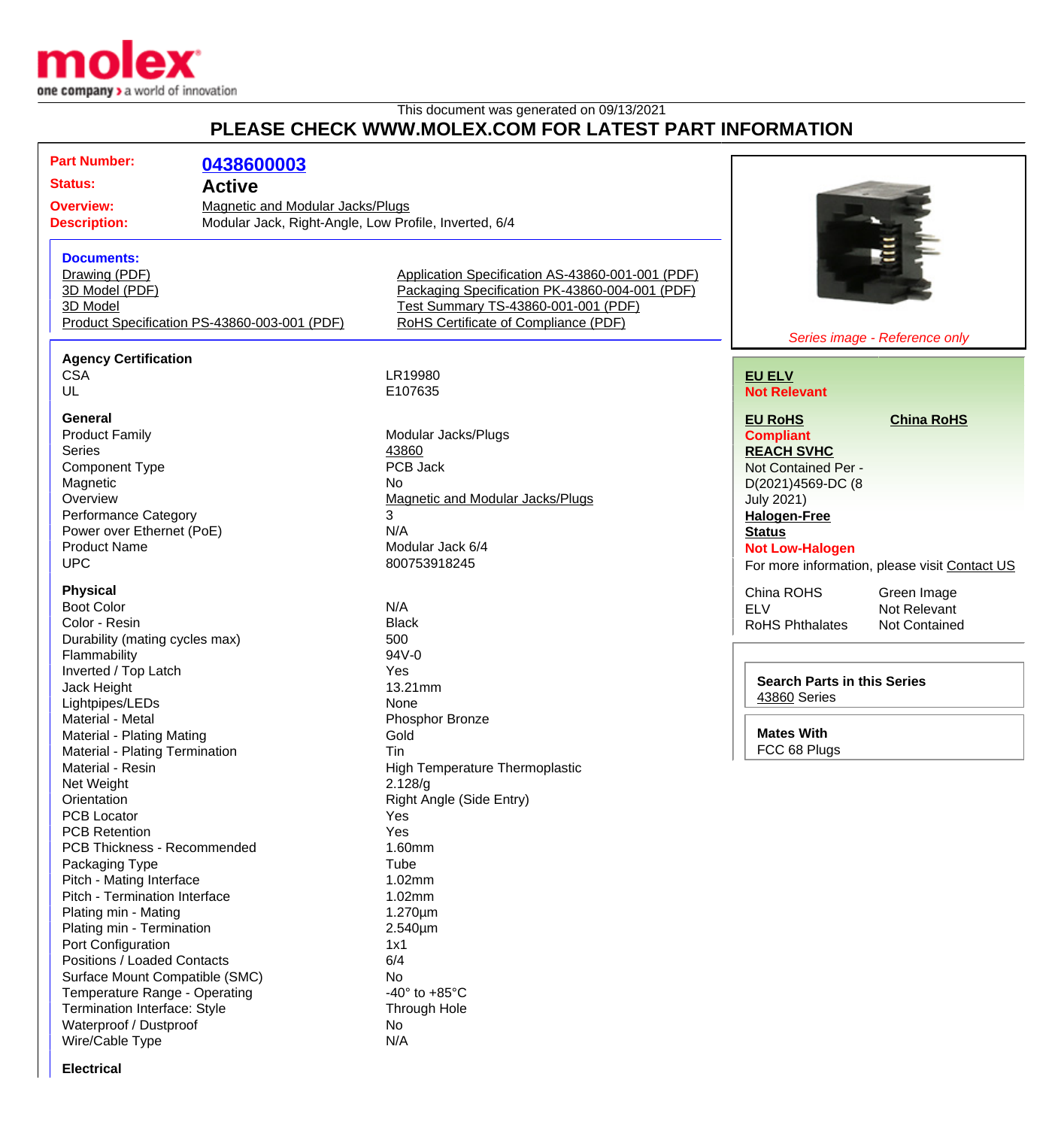| Current - Maximum per Contact<br>Shielded<br>Voltage - Maximum                                                                                                            | 1.5A<br>No.<br>150V AC (RMS)                                                                     |
|---------------------------------------------------------------------------------------------------------------------------------------------------------------------------|--------------------------------------------------------------------------------------------------|
| <b>Solder Process Data</b><br>Lead-freeProcess Capability                                                                                                                 | <b>WAVE</b>                                                                                      |
| <b>Material Info</b>                                                                                                                                                      |                                                                                                  |
| <b>Reference - Drawing Numbers</b><br><b>Application Specification</b><br>Packaging Specification<br><b>Product Specification</b><br>Sales Drawing<br><b>Test Summary</b> | AS-43860-001-001<br>PK-43860-004-001<br>PS-43860-003-001<br>SD-43860-001-001<br>TS-43860-001-001 |

## This document was generated on 09/13/2021 **PLEASE CHECK WWW.MOLEX.COM FOR LATEST PART INFORMATION**